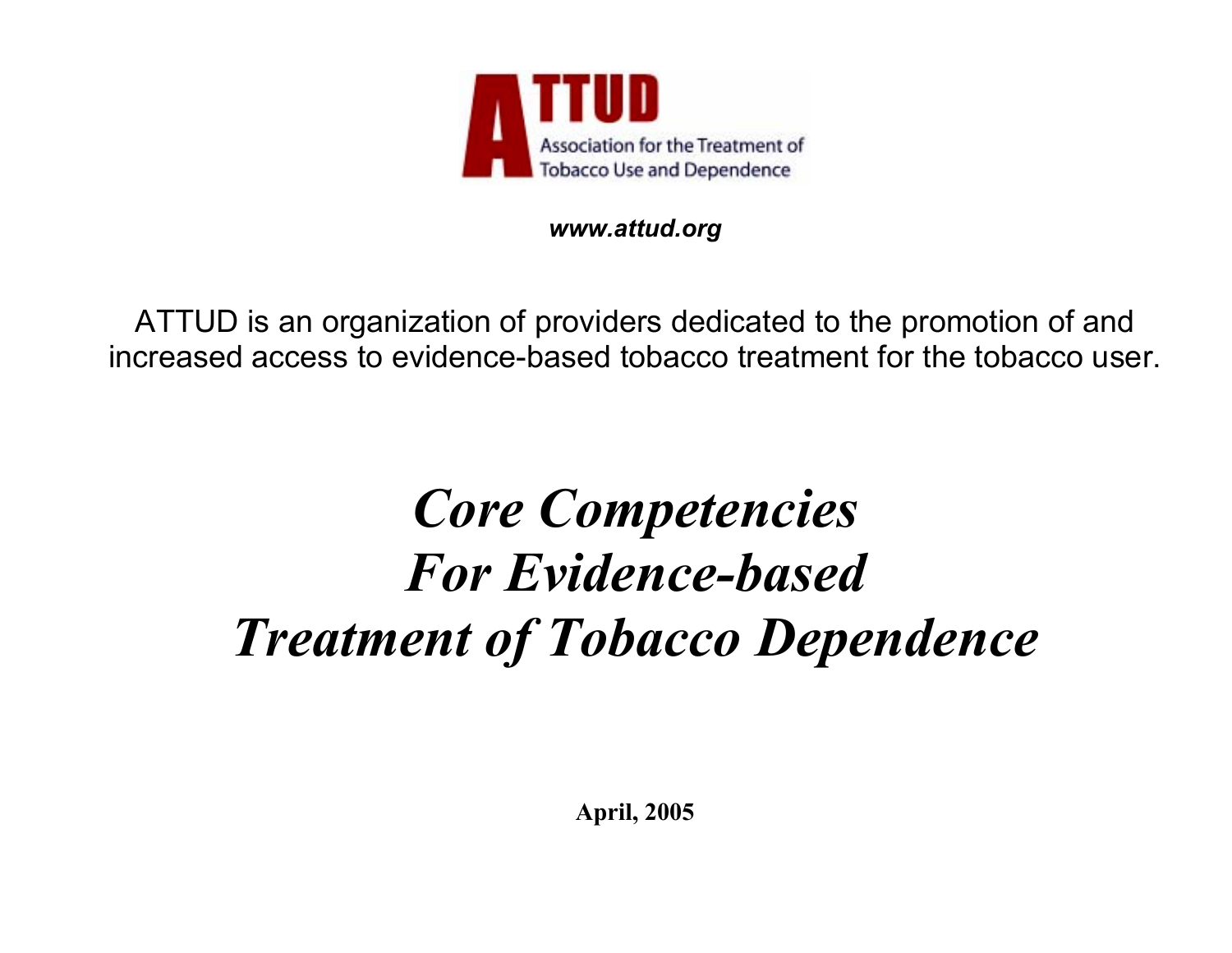#### Goals of the Organization:

- 1. Build and maintain an organization representing providers dedicated to the treatment of tobacco use and dependence.
- 2. Establish standards for core competencies, for training, and for credentialing of tobacco treatment providers.
- 3. Establish multiple forums (e.g., annual meeting, listserv, and journal) for information exchange on best practices, innovations in treatment, and gaps in the empirical base of tobacco treatment.
- 4. Serve as an advocate and voice for tobacco users to promote the awareness and availability of effective tobacco treatments.
- 5. Serve as a reliable and respected resource of evidence-based tobacco use and dependence treatment for the health care community, regulatory agencies, private foundations, and especially tobacco users.
- 6. Promote the implementation of and increased access to evidence-based practice across the spectrum of treatment modalities via policy, funding, and system changes.

Denise Jolicoeur, MPH, CHES President Jonathan Foulds, PhD Vice President Ken Wassum, BA President-Elect John Hughes, M.D. Patricia Repetto, M.Ed. Connie Kohler, DrPH Gaylene Mooney, M.Ed., RRT-NPS Susan Swartz, MD, MPH Matthew Bars, MS CTTS Hayden McRobbie MB, ChB. Caroline Fuller, MAT, CHES Michael Burke, Ed.D. MHS

#### **Board of Directors Training Issues Committee**

| Michael Burke, EdD, MHS       | Chairperson |
|-------------------------------|-------------|
| Kay Eberman, MS               | Past Chair  |
| Beth Ewy, MPH                 |             |
| Janis Dauer, MSEd             |             |
| <b>Sharon Czabafy MSS</b>     |             |
| Emily Eaton, M.Ed             |             |
| Kathleen Fagan, DNSc, RN      |             |
| Maeve Magee, MS               |             |
| Gaylene Mooney, M.Ed, RRT-NPS |             |
| Lowell Dale, MD               |             |
| Matthew Bars, MS CTTS         |             |
| Dottie Schell, RN             |             |
| Thomas Payne, PhD             |             |
| Brad Applegate, PhD           |             |
| Bernice Order-Connors, LCSW   |             |
| Ken Wassum, BA                |             |
|                               |             |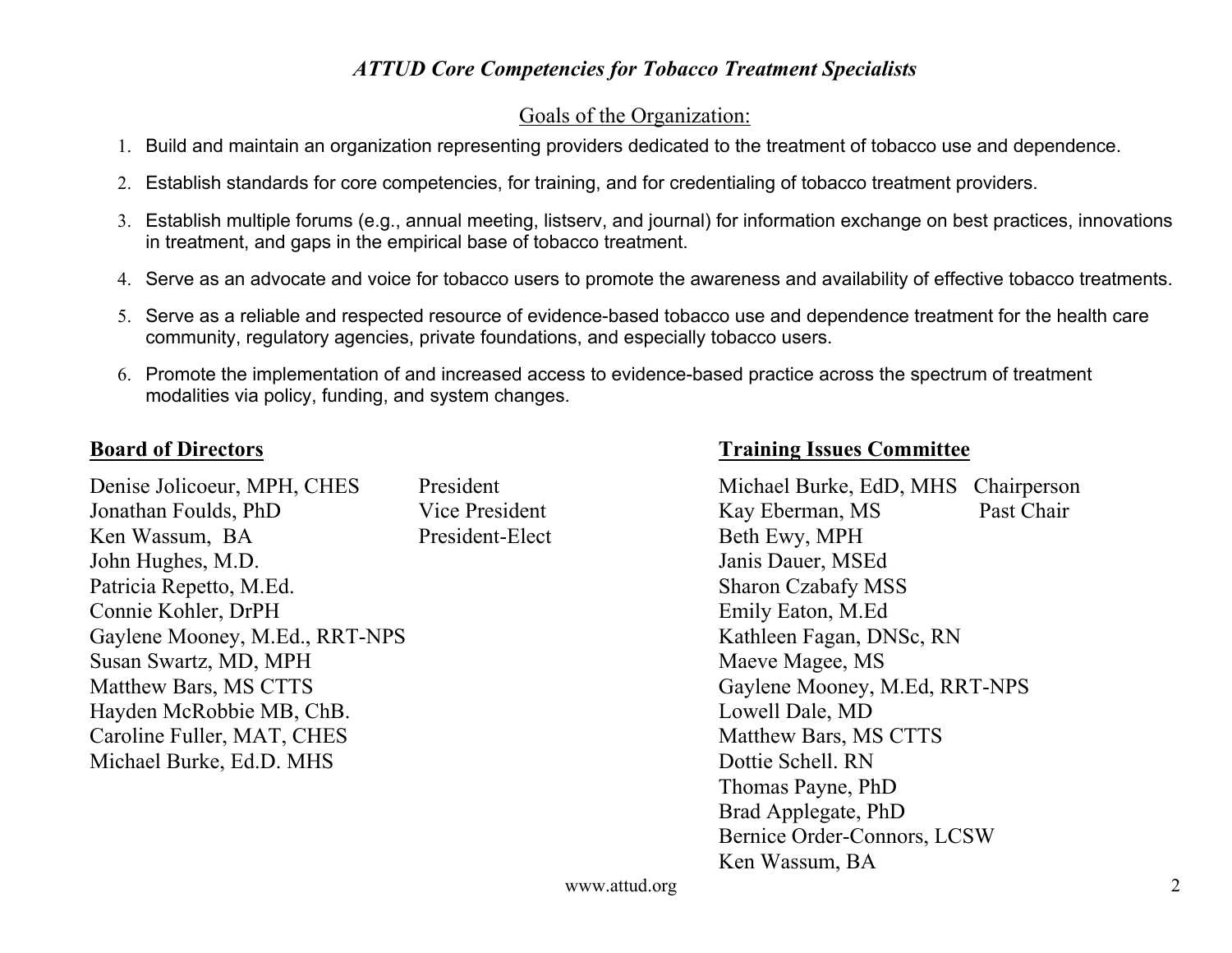# Introduction

The Association for Treatment of Tobacco Use and Dependence (ATTUD) has an organizational goal to: ìEstablish standards for core competencies, for training and for credentialing of tobacco treatment providers." These core competencies identify best-practice standards and are intended to provide guidance to purchasers of treatment services, educators, third party payers, certification and licensing boards, healthcare organizations, government agencies, and consumers seeking treatment to become tobacco free.

The ATTUD standards identify the wide range of competencies important for providing comprehensive tobacco treatment across different provider systems. ATTUD recognizes that different specialist treatment providers may require different levels of proficiency depending upon worksites and roles. For example, a telephone counselor would not need to be proficient in group skills to provide competent telephone counseling. Or, an organization might provide resources or supervision to supplement treatment skills so that a specialist might need to be aware rather than proficient with a skill such as ëexplain the role of treatment in a comprehensive tobacco control program<sup>3</sup>

Three levels of provider proficiency, 1) aware 2) knowledgeable 3) proficient have been included with the competencies and skill sets. These standards can thereby be adapted to different provider or organizational needs while maintaining the full range of competencies important for comprehensive treatment. ATTUD encourages tobacco control program managers, treatment supervisors, accreditation bodies, and others to use the proficient, knowledgeable, and aware levels to adapt the skill sets to best fit the needs of their own programs, organizations, and communities.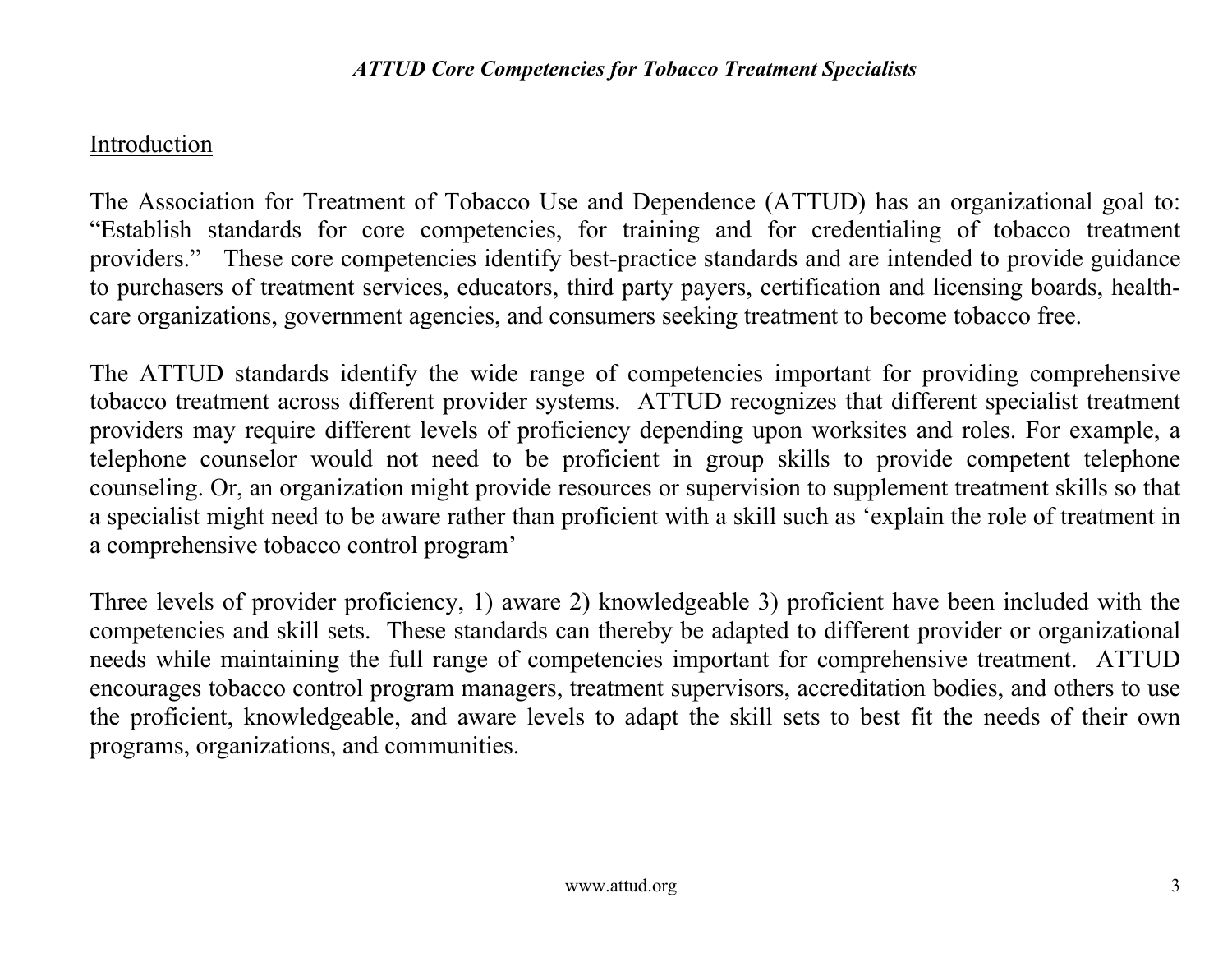## Development Process

During the first nine months of 2004, ATTUD task force and committee members identified a set of 11 competencies with associated skill sets to describe the broad sets of knowledge, skills, and abilities needed by a professional to competently provide highly Intensive Tobacco Treatment in a variety of treatment settings. These skills and competencies and definitions were revised and approved by the ATTUD Board of Directors in September 2004. ATTUD then invited a wide range of tobacco treatment professionals and tobacco control experts to provide review and comment on the Tobacco Treatment Specialist definition and each of the core competencies and associated skill sets.

Fifty professionals provided input through an on-line survey. These professionals were from 20 different states in the US and from three other countries. The worksites of the respondents included quitlines, hospitals, academic institutions, outpatient health care sites, community health and education programs, and governmental settings. Work roles included researcher, policy maker, educator, clinician, and managers/administrators for tobacco control. One third of the respondents work full-time providing tobacco dependence treatment and more than ½ spend less than half-time providing treatment.

There was generally strong agreement with all of the competencies and skill sets

- Competency is an important and necessary standard o between 80% and 95% of respondents expressed strong agreement
- The skill set accurately describes the competency
- Between 72% and 90% strong agreement.
	- o 1 person strongly disagreed with 1 skill set
	- o fewer than 3 people disagreed somewhat with any of the 11 skill sets except for diversity and specific health issues for which 5 people somewhat disagreed.<sup>7</sup>

Many useful comments provided are included into the revised version of the TTS competencies that follow. This version of the Tobacco Treatment Competencies was approved by the ATTUD Board in April, 2005.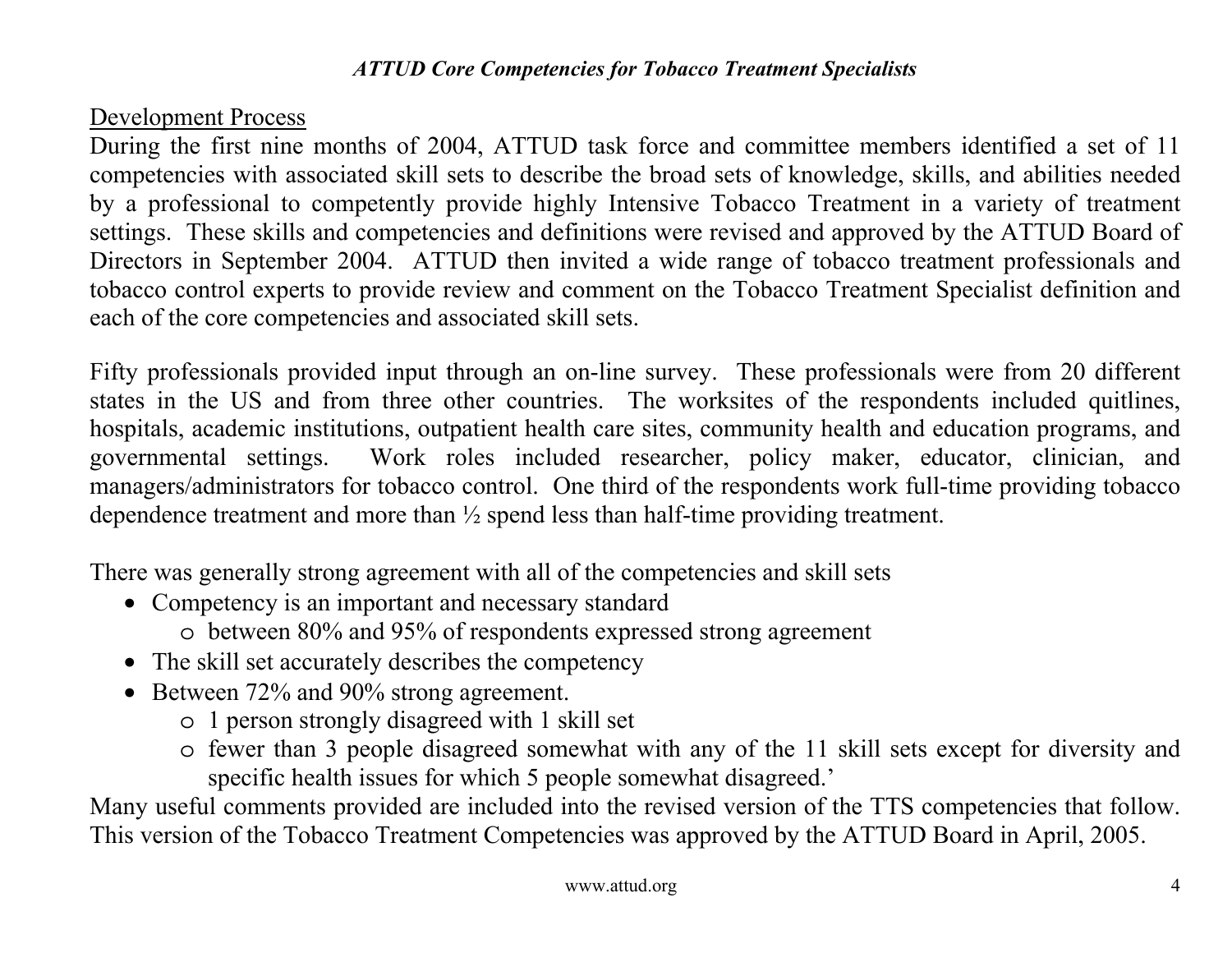ATTUD considers these standards the beginning of an ongoing process to define best practice for different providers within different settings. ATTUD encourages collaboration and input to enhance the utility of these competencies so that professionals and organizations can identify, implement, and evaluate evidence-based treatment to address tobacco dependence.

# **Standard for Tobacco Treatment Specialists**

# **Definition**:

A Tobacco Treatment Specialist is a professional who possesses the skills, knowledge and training to provide effective, evidence-based interventions for tobacco dependence across a range of intensities. The TTS may have various professional affiliations and may work in a variety of settings including but not limited to hospitals, community health centers, HMOs, medical and dental practices, educational settings, social service agencies, public health organizations, tobacco treatment centers, telephone quitlines, drug abuse treatment programs and mental health centers. The TTS may engage not only in providing treatment but also in educating others (health care professionals, administrators, scientists, smokers, nonsmokers) about tobacco dependence treatments.

A. Aware: Basic level of mastery of the competency. Individuals may be able to identify the concept or skill but have limited ability to perform the skill.

K. Knowledgeable: Intermediate level of mastery of the competency. Individuals are able to apply and describe the skill.

P. Proficient: Advanced level of mastery of the competency. Individuals are able to synthesize critique or teach the skill.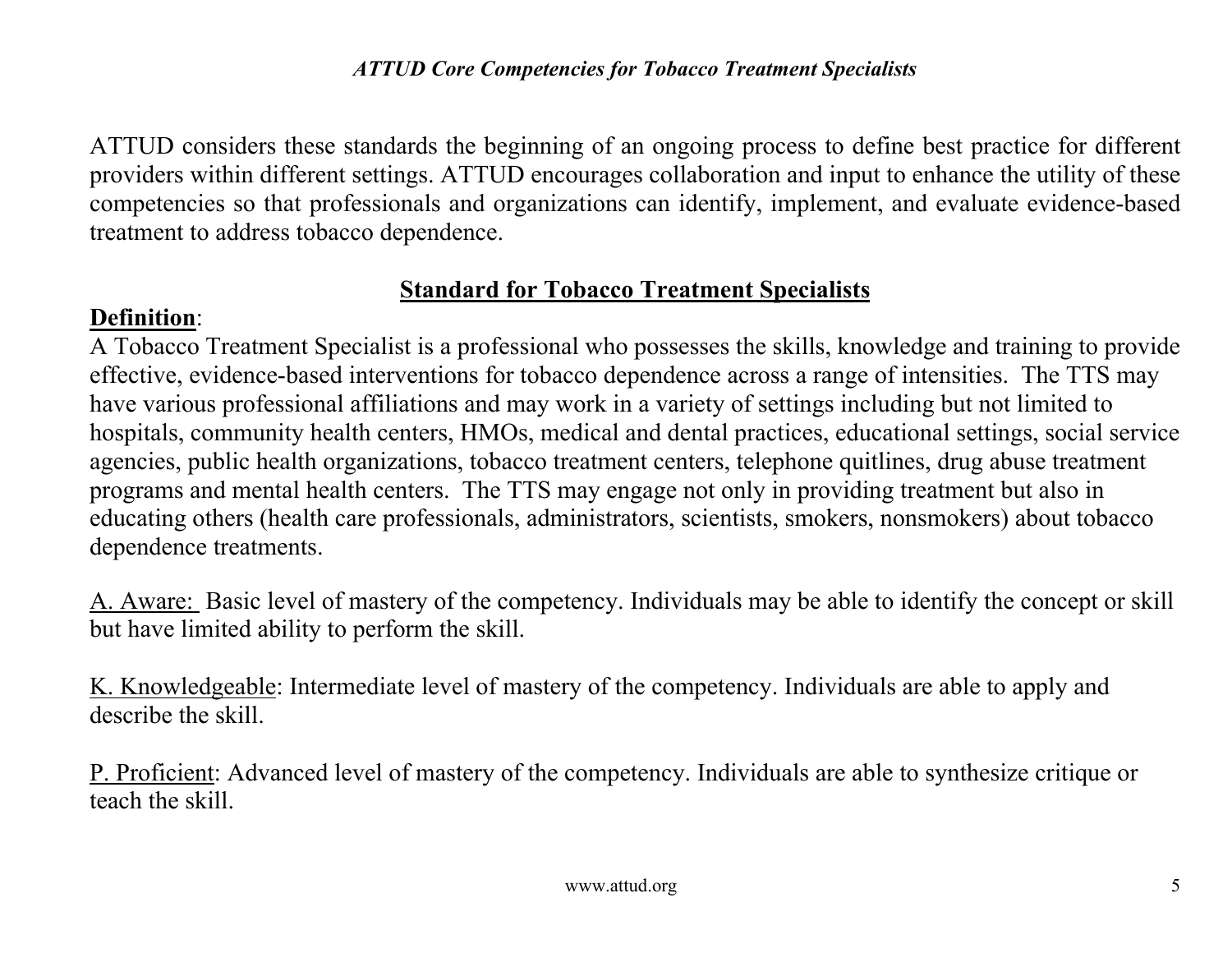| <b>Provider Competencies</b>                                                                                                                          |                   | <b>Proficiency recommended</b><br>according to treatment level |                       |  |
|-------------------------------------------------------------------------------------------------------------------------------------------------------|-------------------|----------------------------------------------------------------|-----------------------|--|
|                                                                                                                                                       | Minimal           | Moderate                                                       | Intensive             |  |
| 1. Tobacco Dependence Knowledge and Education                                                                                                         | $A \Rightarrow K$ | $K \Rightarrow P$                                              | $K \Leftrightarrow P$ |  |
| Provide clear and accurate information about tobacco use, strategies for quitting, the scope of                                                       |                   |                                                                |                       |  |
| the health impact on the population, the causes and consequences of tobacco use                                                                       |                   |                                                                |                       |  |
| Skill Set:                                                                                                                                            |                   |                                                                |                       |  |
| 1. Describe the prevalence and patterns of tobacco use, dependence and cessation in the country and region in which the treatment is provided,        |                   |                                                                |                       |  |
| and how rates vary across demographic, economic and cultural subgroups.                                                                               |                   |                                                                |                       |  |
| 2. Explain the role of treatment for tobacco use and dependence within a comprehensive tobacco control program.                                       |                   |                                                                |                       |  |
| 3. Utilize the findings of national reports, research studies and guidelines on tobacco treatment.                                                    |                   |                                                                |                       |  |
| 4. Explain the societal and environmental factors that promote and inhibit the spread of tobacco use and dependence.                                  |                   |                                                                |                       |  |
| 5. Explain the health consequences of tobacco use and benefits of quitting, and the basic mechanisms of the more common tobacco induced<br>disorders. |                   |                                                                |                       |  |
| 6. Describe how tobacco dependence develops and be able to explain the biological, psychological, and social causes of tobacco dependence.            |                   |                                                                |                       |  |
| 7. Summarize and be able to apply valid and reliable diagnostic criteria for tobacco dependence.                                                      |                   |                                                                |                       |  |
| 8. Describe the chronic relapsing nature of tobacco dependence, including typical relapse patterns, and predisposing factors.                         |                   |                                                                |                       |  |
| 9. Provide information that is gender, age, and culturally sensitive and appropriate to learning style and abilities.                                 |                   |                                                                |                       |  |
| 10. Identify evidence-based treatment strategies and the pros and cons for each strategy.                                                             |                   |                                                                |                       |  |
| 11. Be able to discuss alternative therapies such as harm reduction, hypnosis, acupuncture, cigarette tapering.                                       |                   |                                                                |                       |  |
| 12. Demonstrate ability to access information on the above topics.                                                                                    |                   |                                                                |                       |  |
|                                                                                                                                                       |                   |                                                                |                       |  |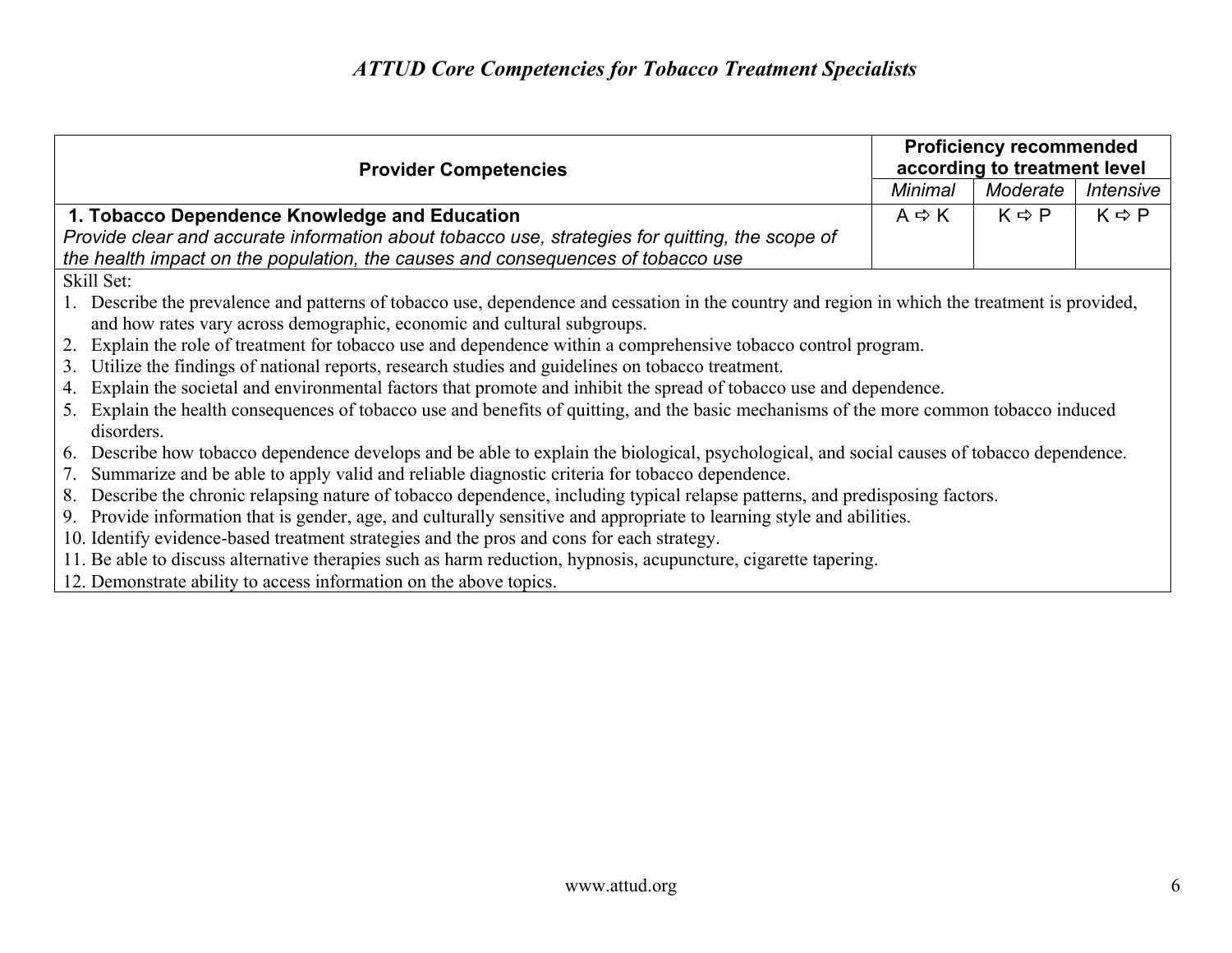|                                                                                                                                                                      | Minimal                                                                                                                                  | Moderate | Intensive |
|----------------------------------------------------------------------------------------------------------------------------------------------------------------------|------------------------------------------------------------------------------------------------------------------------------------------|----------|-----------|
| 2. Counseling Skills                                                                                                                                                 |                                                                                                                                          | P        | P         |
| Demonstrate effective application of counseling theories and strategies to establish a                                                                               |                                                                                                                                          |          |           |
| collaborative relationship, and to facilitate client involvement in treatment and commitment to                                                                      |                                                                                                                                          |          |           |
| change                                                                                                                                                               |                                                                                                                                          |          |           |
| Skill Set:                                                                                                                                                           |                                                                                                                                          |          |           |
| 1. Demonstrate effective counseling skills such as active listening and empathy that facilitate the treatment process.                                               |                                                                                                                                          |          |           |
| 2. Demonstrate establishing a warm, confidential and nonjudgmental counseling environment.                                                                           |                                                                                                                                          |          |           |
| 3. Describe and demonstrate use of an evidence-based method for brief interventions for treating tobacco use and dependence, as identified in<br>current guidelines. |                                                                                                                                          |          |           |
| 4. Describe the use of models of behavior change including motivational interviewing, cognitive therapy, and supportive counseling.                                  |                                                                                                                                          |          |           |
| 5. Demonstrate the effective use of clinically sound strategies to enhance motivation and encourage commitment to change.                                            |                                                                                                                                          |          |           |
| 6. Demonstrate competence in at least one of the empirically supported counseling modalities such as individual, group and telephone                                 |                                                                                                                                          |          |           |
| counseling.                                                                                                                                                          |                                                                                                                                          |          |           |
| 3. Assessment Interview                                                                                                                                              | $A \Leftrightarrow K$                                                                                                                    | P        | P         |
| Conduct an assessment interview to obtain comprehensive and accurate data needed for                                                                                 |                                                                                                                                          |          |           |
| treatment planning                                                                                                                                                   |                                                                                                                                          |          |           |
| Skill Set:                                                                                                                                                           |                                                                                                                                          |          |           |
| Demonstrate the ability to conduct an intake assessment interview including:<br>1.                                                                                   |                                                                                                                                          |          |           |
| a. tobacco use history                                                                                                                                               |                                                                                                                                          |          |           |
| validated measures of motivation to quit<br>$b_{\cdot}$                                                                                                              |                                                                                                                                          |          |           |
| validated measures for assessing tobacco use and dependence<br>c.                                                                                                    |                                                                                                                                          |          |           |
| current challenges and barriers to attaining permanent abstinence<br>d.                                                                                              |                                                                                                                                          |          |           |
| current strengths to support abstinence.<br>e.                                                                                                                       |                                                                                                                                          |          |           |
| prior quit attempts including treatment experiences, successes and barriers<br>f.                                                                                    |                                                                                                                                          |          |           |
| availability of social support systems<br>g.                                                                                                                         |                                                                                                                                          |          |           |
| h. preferences for treatment.                                                                                                                                        |                                                                                                                                          |          |           |
| cultural factors influencing making a quit attempt<br>$\mathbf{1}$ .                                                                                                 |                                                                                                                                          |          |           |
| 2. Demonstrate the ability to gather basic medical history information and conduct a brief screening for psychiatric and substance abuse issues.                     |                                                                                                                                          |          |           |
|                                                                                                                                                                      | 3. Describe when to consult with primary medical care providers and make appropriate referrals before treatment planning is implemented. |          |           |
| 4. Describe the existing objective measures of tobacco use such as CO monitoring, and cotinine level assessments.                                                    |                                                                                                                                          |          |           |
|                                                                                                                                                                      |                                                                                                                                          |          |           |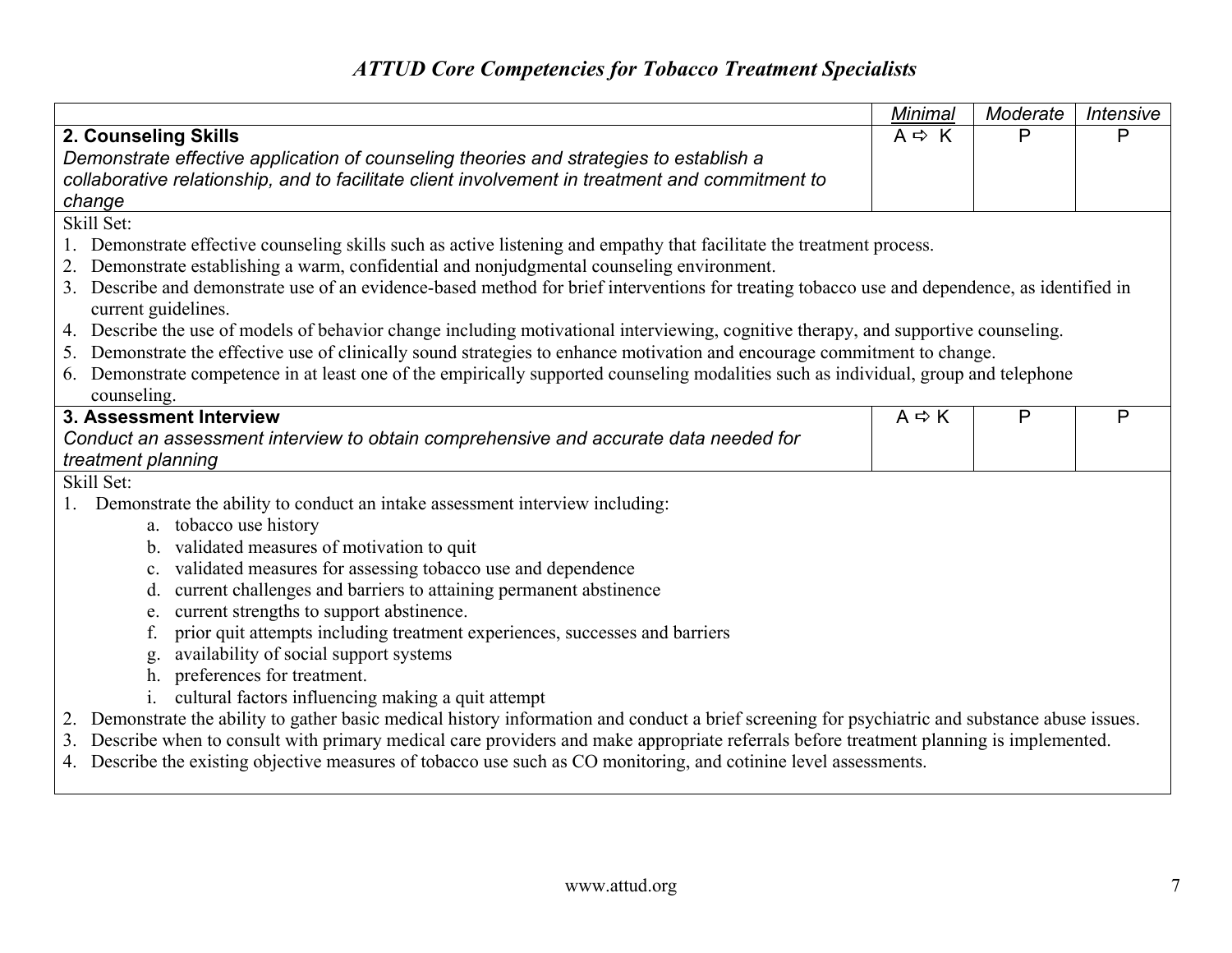|                                                                                                                                                    | <b>Minimal</b>        | Moderate                     | Intensive    |
|----------------------------------------------------------------------------------------------------------------------------------------------------|-----------------------|------------------------------|--------------|
| 4. Treatment Planning                                                                                                                              | $A \Leftrightarrow K$ | $K \Rightarrow P$            | P            |
| Demonstrate the ability to develop an individualized treatment plan using evidence-based                                                           |                       |                              |              |
| treatment strategies                                                                                                                               |                       |                              |              |
| Skill Set:                                                                                                                                         |                       |                              |              |
| In collaboration with the client, identify specific and measurable treatment objectives.                                                           |                       |                              |              |
| Plan individualized treatments that account for patient assessment factors identified during the intake assessment and history gathering.<br>2.    |                       |                              |              |
| 3. Collaboratively develop a treatment plan that uses evidence-based strategies to assist the client in moving toward a quit attempt, and/or       |                       |                              |              |
| continued abstinence from tobacco.                                                                                                                 |                       |                              |              |
| 4. Describe a plan for follow up to address potential issues including negative outcomes.                                                          |                       |                              |              |
| 5. Demonstrate the process to make referrals to other health care providers or to recommend additional care.                                       |                       |                              |              |
| 5. Pharmacotherapy                                                                                                                                 | K                     | $K \Rightarrow \overline{P}$ | $\mathsf{P}$ |
| Provide clear and accurate information about pharmacotherapy options available and their                                                           |                       |                              |              |
| therapeutic use.                                                                                                                                   |                       |                              |              |
| Skill Set:                                                                                                                                         |                       |                              |              |
| Describe the benefits of combining pharmacotherapy and counseling.                                                                                 |                       |                              |              |
| 2. Provide information on correct use, efficacy, adverse events, contraindications, known side effects and exclusions for all tobacco dependence   |                       |                              |              |
| medications approved by national regulatory agencies.                                                                                              |                       |                              |              |
| Identify information relevant to a client's current and past medical, psychiatric, and smoking history, (including past treatments) that may<br>3. |                       |                              |              |
| impact pharmacotherapy decisions.                                                                                                                  |                       |                              |              |
| Provide appropriate patient education for therapeutic choices and dosing for a wide range of patient situations.<br>4.                             |                       |                              |              |
| Communicate the symptoms, duration, incidence and magnitude of nicotine withdrawal.<br>5.                                                          |                       |                              |              |
| Describe the use of combinations of medications and higher dose medications to enhance the probability of abstinence.<br>6.                        |                       |                              |              |
| Identify second-line medications and be able to find information about them as needed.<br>7.                                                       |                       |                              |              |
| Identify possible adverse reactions and complications related to the use of pharmacotherapy for tobacco dependence, making timely referrals<br>8.  |                       |                              |              |
| to medical professionals/services. Demonstrate ability to address concerns about minor and/or temporary side effects of these                      |                       |                              |              |
| pharmacotherapies.                                                                                                                                 |                       |                              |              |
| 9. Demonstrate ability to collaborate with other healthcare providers to coordinate the appropriate use of medications, especially in the presence |                       |                              |              |
| of medical or psychiatric co-morbidities.                                                                                                          |                       |                              |              |
| 10. Provide information about alternative therapies based upon recognized reviews of effectiveness such as the Cochrane reviews and the USPHS      |                       |                              |              |
| Guidelines.                                                                                                                                        |                       |                              |              |
|                                                                                                                                                    |                       |                              |              |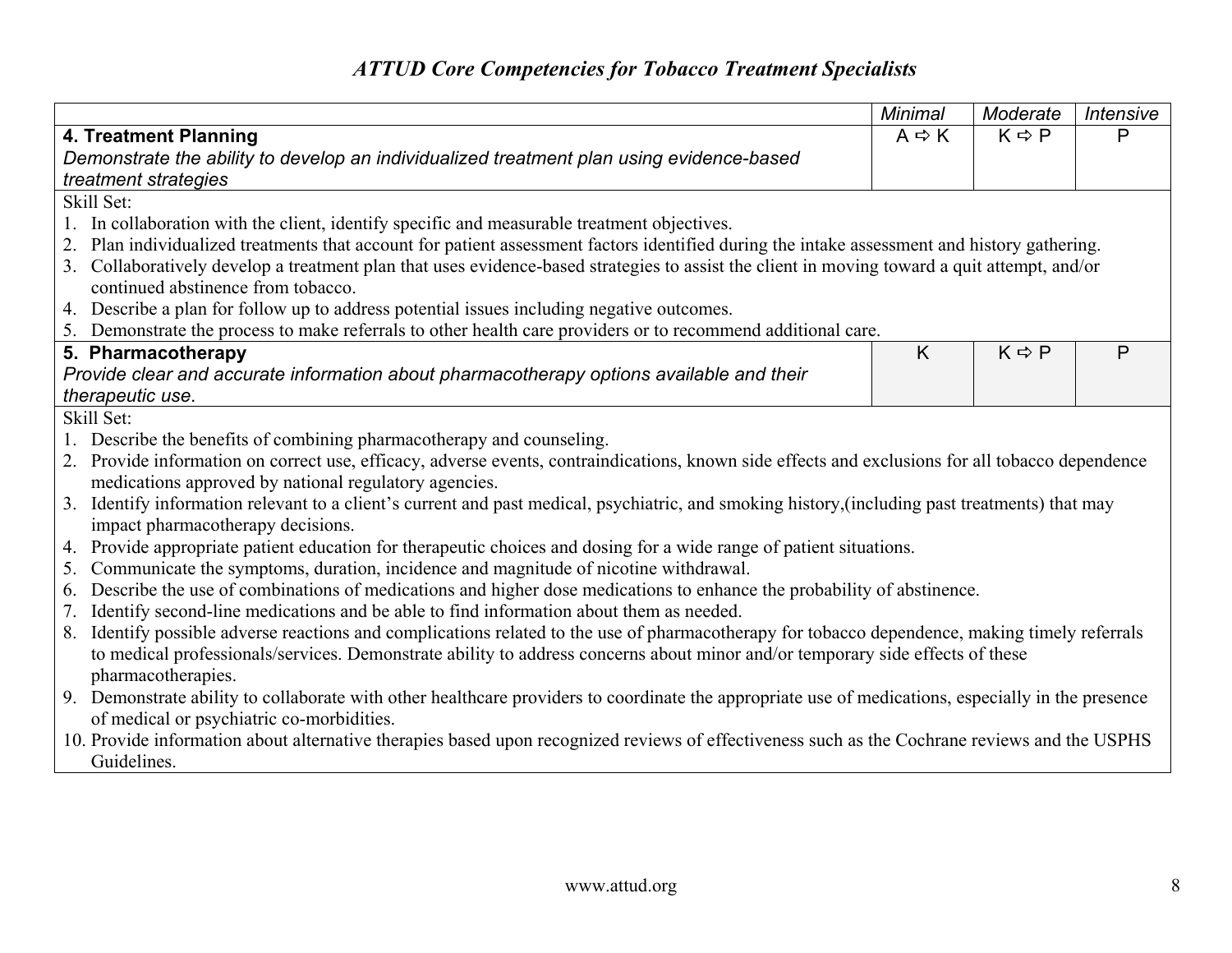|                                                                                                                                                 | Minimal | Moderate          | <b>Intensive</b> |  |
|-------------------------------------------------------------------------------------------------------------------------------------------------|---------|-------------------|------------------|--|
| <b>6. Relapse Prevention</b>                                                                                                                    |         | P                 | $\mathsf{P}$     |  |
| Offer methods to reduce relapse and provide ongoing support for tobacco-dependent persons                                                       |         |                   |                  |  |
| Skill Set:                                                                                                                                      |         |                   |                  |  |
| Identify personal risk factors and incorporate into the treatment plan.                                                                         |         |                   |                  |  |
| Describe strategies and coping skills that can reduce relapse risk.<br>2.                                                                       |         |                   |                  |  |
| Provide guidance in modifying the treatment plan to reduce the risk of relapse throughout the course of treatment.<br>3.                        |         |                   |                  |  |
| Describe a plan for continued aftercare following initial treatment.                                                                            |         |                   |                  |  |
| Describe how to make referrals to additional resources to reduce risk of relapse.<br>5                                                          |         |                   |                  |  |
| 6. Implement treatment strategies for someone who has lapsed or relapsed.                                                                       |         |                   |                  |  |
| 7. Diversity and Specific Health Issues                                                                                                         | A       | $K \Rightarrow P$ | P                |  |
| Demonstrate competence in working with population subgroups and those who have specific                                                         |         |                   |                  |  |
| health issues                                                                                                                                   |         |                   |                  |  |
| Skill Set:                                                                                                                                      |         |                   |                  |  |
| 1. Provide culturally competent counseling                                                                                                      |         |                   |                  |  |
| 2. Describe specific treatment indications for special population groups (i.e. pregnant women, adolescents, young adults, elderly, hospitalized |         |                   |                  |  |
| patients, those with co-morbid psychiatric conditions).                                                                                         |         |                   |                  |  |
| 3. Demonstrate an ability to respond to high-risk client situations.                                                                            |         |                   |                  |  |
| 4. Make effective treatment recommendations for non-cigarette tobacco users.                                                                    |         |                   |                  |  |
| 5. Describe recommendations for those exposed to environmental tobacco smoke pollution.                                                         |         |                   |                  |  |
|                                                                                                                                                 |         |                   |                  |  |
| 8. Documentation and Evaluation                                                                                                                 | A       | $K \Rightarrow P$ | $\mathsf{P}$     |  |
| Describe and use methods for tracking individual progress, record keeping, program                                                              |         |                   |                  |  |
| documentation, outcome measurement and reporting                                                                                                |         |                   |                  |  |
| Skill Set:                                                                                                                                      |         |                   |                  |  |
| 1. Maintain accurate records utilizing accepted coding practices that are appropriate to the setting in which services are provided.            |         |                   |                  |  |
| 2. Develop and implement a protocol for tracking client follow-up and progress.                                                                 |         |                   |                  |  |
| 3. Describe standardized methods of measuring recognized outcomes of tobacco dependence treatment for individuals and programs.                 |         |                   |                  |  |